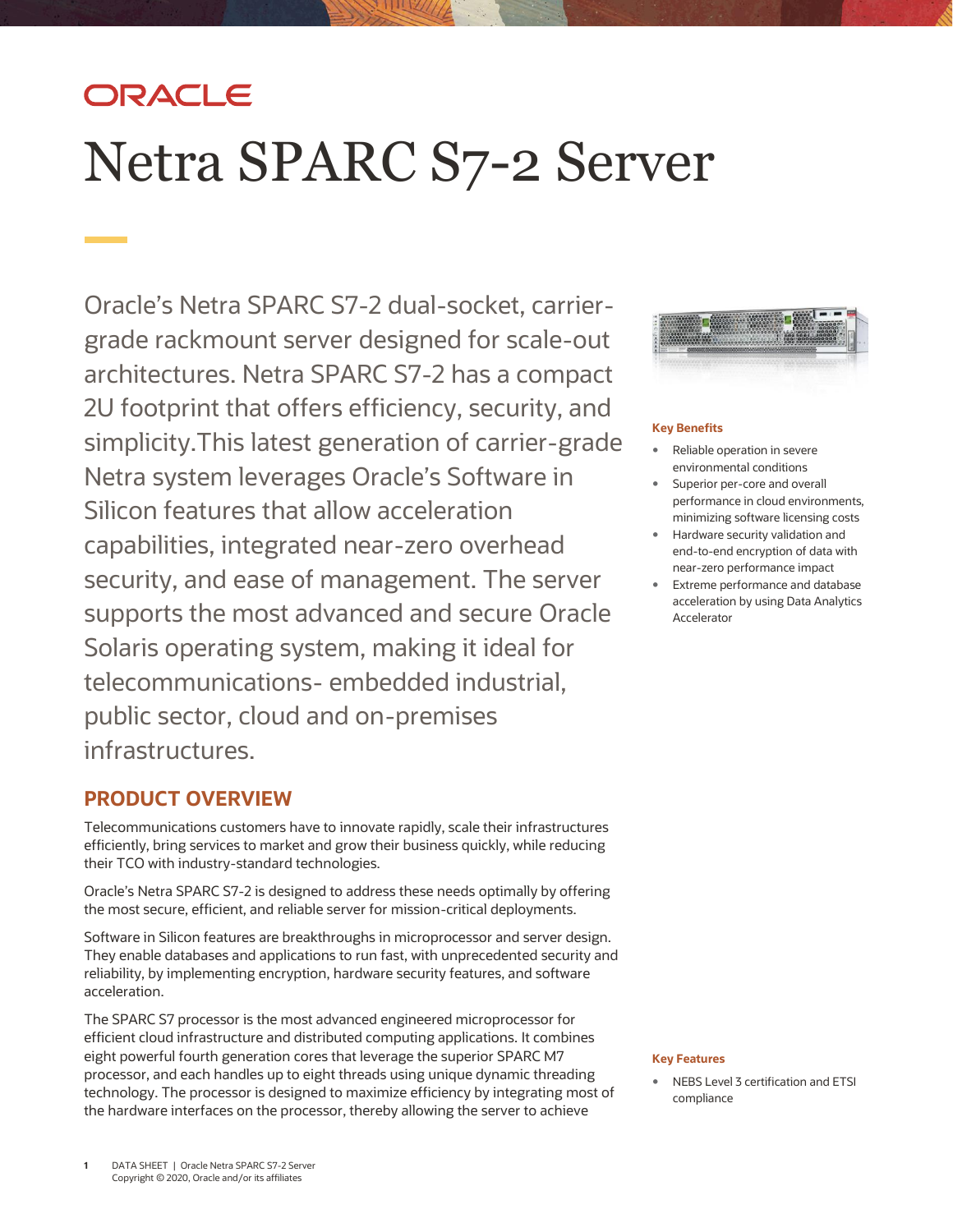minimum software licensing costs.

 All Oracle servers ship with comprehensive server management tools at no additional cost. Oracle Integrated Lights Out Manager (Oracle ILOM) utilizes industry-standard including power management and monitoring, fault detection, and notification. Oracle Premier Support customers have access to My Oracle Support and multi- server management tools in Oracle Enterprise Manager Ops Center, a system management tool which, in conjunction with Oracle Enterprise Manager, coordinates servers, storage, and networking for a complete cloud infrastructure as a service (IaaS). Oracle Enterprise Manager Ops Center also features an automated service request capability, whereby potential issues are detected and reported to Oracle's support center without user intervention, assuring the maximum service levels and unmatched per-core utilization levels. This translates into optimal performance and<br>minimum software licensing costs.<br>All Oracle servers ship with comprehensive server management tools at no additiona<br>cost. Oracle Integrat protocols to provide secure and comprehensive local and remote management, simplified support.

 Netra SPARC S7-2 and Oracle Solaris offer a superior and easy-to-manage platform for developers and users. Oracle Solaris 11 is a secure, integrated, and open platform for mission-critical environments. It provides extraordinary uptime and offers capabilities that enable customers to accelerate time to new services, lower business risks, and improve business agility.

## **NETRA SPARC S7-2 SERVER SPECIFICATIONS**

#### **ARCHITECTURE**

#### Processor

- Eight core, 3.33GHz (NEBS mode)/4.27GHz (Non NEBS mode) SPARC S7 processor
- Up to 64 threads per processor (up to 8 threads per core)
- Eight Data Analytics Accelerator units per processor, each supporting four concurrent in-memory analytics engines with decompression
- Eight on-chip encryption instruction accelerators with direct nonprivileged support for 15 industry-standard cryptographic algorithms: AES, Camellia, CRC32c, DES, 3DES, DH, DSA, ECC, MD5, RSA, SHA-1, SHA-224, SHA-256, SHA-384, SHA-512 (one per core)
- **Eight floating-point units per processor (one per core)**
- One random number generator (one per processor)

#### Cache per Processor

- **Level 1: 16 KB** instruction and 16 KB data per core
- Level 2: 256 KB L2 I\$ per four cores, 256 KB L2 D\$ per core pair
- Level 3: 16 MB L3\$ on chip

#### System Configuration

- Netra SPARC S7-2 servers are configured with one or two SPARC S7 processors; not expandable
- Eight dual inline memory module (DIMM) slots per processor supporting half and fully populated memory configurations using 16, 32, or 64 GB DDR4 DIMMs
	- **1 TB maximum memory configuration with 64 GB DIMMs**
- Configured with one or two processors per server and up to 9.6 TB SAS-3 storage storage
- Resilient server system with high level of reliability, availability, and serviceability (RAS) in a compact, energy-efficient
- analytics acceleration with Software in Silicon features Hardware-implemented security and
- Redundant hot-swappable AC or DC power supplies and hot-pluggable disk drives
- Runs the Oracle Solaris 11 OS for secure, compliant application deployment through single-step patching and immutable zones
- support for legacy applications that run under Oracle Solaris 10, 9, and 8 Guaranteed binary compatibility and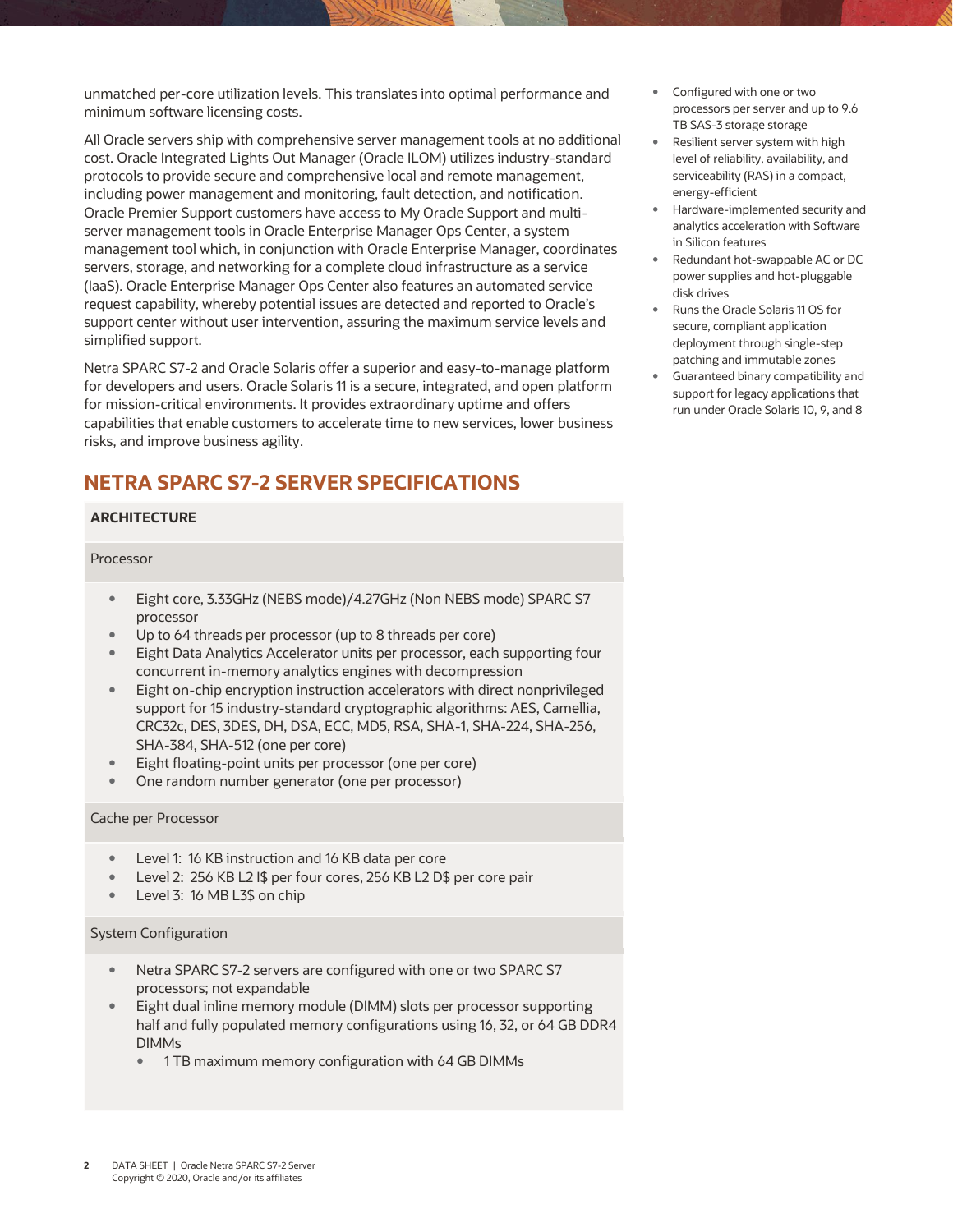#### System Architecture

**SPARC V9 architecture, ECC protected** 

#### **INTERFACES**

- Network: Four 10GBase-T ports (100 Mb/sec, 1 Gb/sec, 10 Gb/sec), full duplex only, auto-negotiating
- **Expansion bus: Six low-profile PCIe 3.0 x8 slots (four x8 and two x16** mechanical)
- Ports: Two front USB 2.0 ports and one rear USB 3.0 port
- Management ports: One RJ45 serial management port and one 1000Base-T (100 Mb/sec, 1 Gb/sec) network port

#### **MASS STORAGE AND MEDIA**

#### Internal storage:

- One 12 Gb/sec SAS-3 controller
- **Mixng of SAS drive types is supported**
- Up to eight 2.5-inch SAS-3 drives
	- 1,200 GB SAS-3 hard disk drives (HDD) ), maximum of eight
	- 800 GB SAS-3 solid state drive (SSD) ), maximum of eight

#### External storage:

- $\blacksquare$  External DVD drive available (not NEBS certified)
- Oracle offers a complete line of best-in-class, innovative storage, hardware, and software solutions, along with renowned world-class service and support. For more information, please refer to **[oracle.com/storage](http://www.oracle.com/storage)**

#### **POWER SUPPLIES**

- $\bullet$  Two hot-swappable AC or DC 1,200 W redundant (1 + 1) power supplies
- AC power supplies: Voltage 100 to 240 VAC, frequency 50/60 Hz
	- Maximum operating input current at 100/200 VAC: 8.6/4.1 A
	- Maximum operating input power at 100/200 VAC: 851/819 W
- DC power supplies: Voltage -48/-60 V DC
	- Maximum operating input current at -48/-60 V DC: 18/14 A
	- **Maximum operating input power at -48/-60 V DC: 850 W**

#### **KEY RAS FEATURES**

- Hot-pluggable disk drives
- Redundant, hot-swappable power supplies and fans
- Environmental monitoring
- **Message retry, cache, and memory error correction**
- Oracle Solaris ZFS storage RAID
- Fault Management Architecture and Predictive Self Healing

#### **SOFTWARE**

#### Operating System

 Oracle recommends the latest version of Oracle Solaris 11.4 for enhanced performance and functionality, including features enabled by Software in Silicon technology

**Control domain: Oracle Solaris 11.3 or later**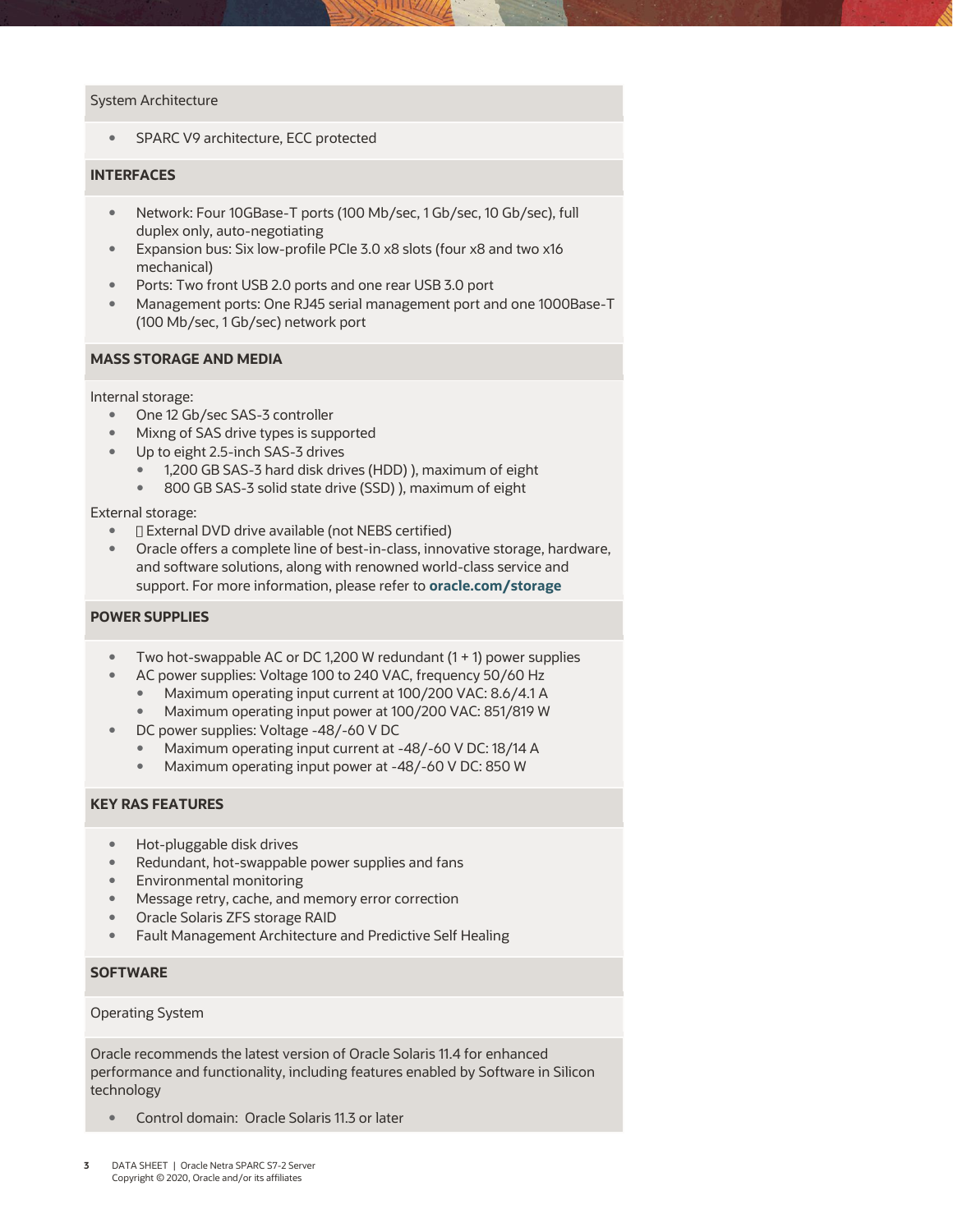- The following versions are supported within guest domains:
	- Oracle Solaris 11.3 or later
	- **•** Oracle Solaris 10 1/13 plus required patches

 Applications certified for Oracle Solaris 9 or 8 only may run in an Oracle Solaris 9 or 8 branded zone running within an Oracle Solaris 10 guest domain.

#### Software Included

- Oracle Solaris 11.4 (latest version), which includes Oracle VM Server for SPARC
- Oracle Solaris ZFS (default file system)

#### Virtualization

 Built-in, no-cost Oracle VM Server for SPARC provides the flexibility and power for may be run within a single Oracle VM Server for SPARC logical domain. running multiple logical domains in a single server. Multiple Oracle Solaris Zones

#### **ENVIRONMENT**

Operating temperature:

 $\degree$  5° C to 45° C (41° F to 113° F); short term: 5° C to 55° C (23° C to 131° F)

Nonoperating temperature:

 $-40^{\circ}$  C to 70° C (-40° F to 158° F)

 Operating relative humidity: 5% to 85% relative humidity, noncondensing, but not to exceed 0.024 Kg water/Kg dry air (0.053 lb. water/2.205 lb. dry air)

 Nonoperating relative humidity: 5% to 93% relative humidity, noncondensing, 40° C (104° F) max wet bulb

 Short-term relative humidity: 5% to 90% relative humidity, noncondensing, but not to exceed 0.024 Kg water/Kg dry air (0.053 lb. water/2.205 lb. dry air)

 Operating altitude: Meets NEBS requirement: 400 m to 4,000 m (5,905 ft. to 13,123 ft.) at 30° C (86° F)

Nonoperating altitude: Up to 12,000 m (Up to 39,370 ft.)

Acoustic noise: operating/idling less than 72 dB @ 23° C (LwAd: 1 B = 10 dB)

#### **REGULATIONS (MEETS OR EXCEEDS THE FOLLOWING REQUIREMENTS)**

#### **Safety:**

 UL/CSA 60950-1, EN 60950-1, and IEC 60950-1 CB Scheme with all country differences

#### **EMC:**

- **Emissions: FCC 47 CFR 15, ICES-003, EN 55032, EN 61000-3-2, and** EN 61000-3-3, EN 300-386
- Immunity: EN 55024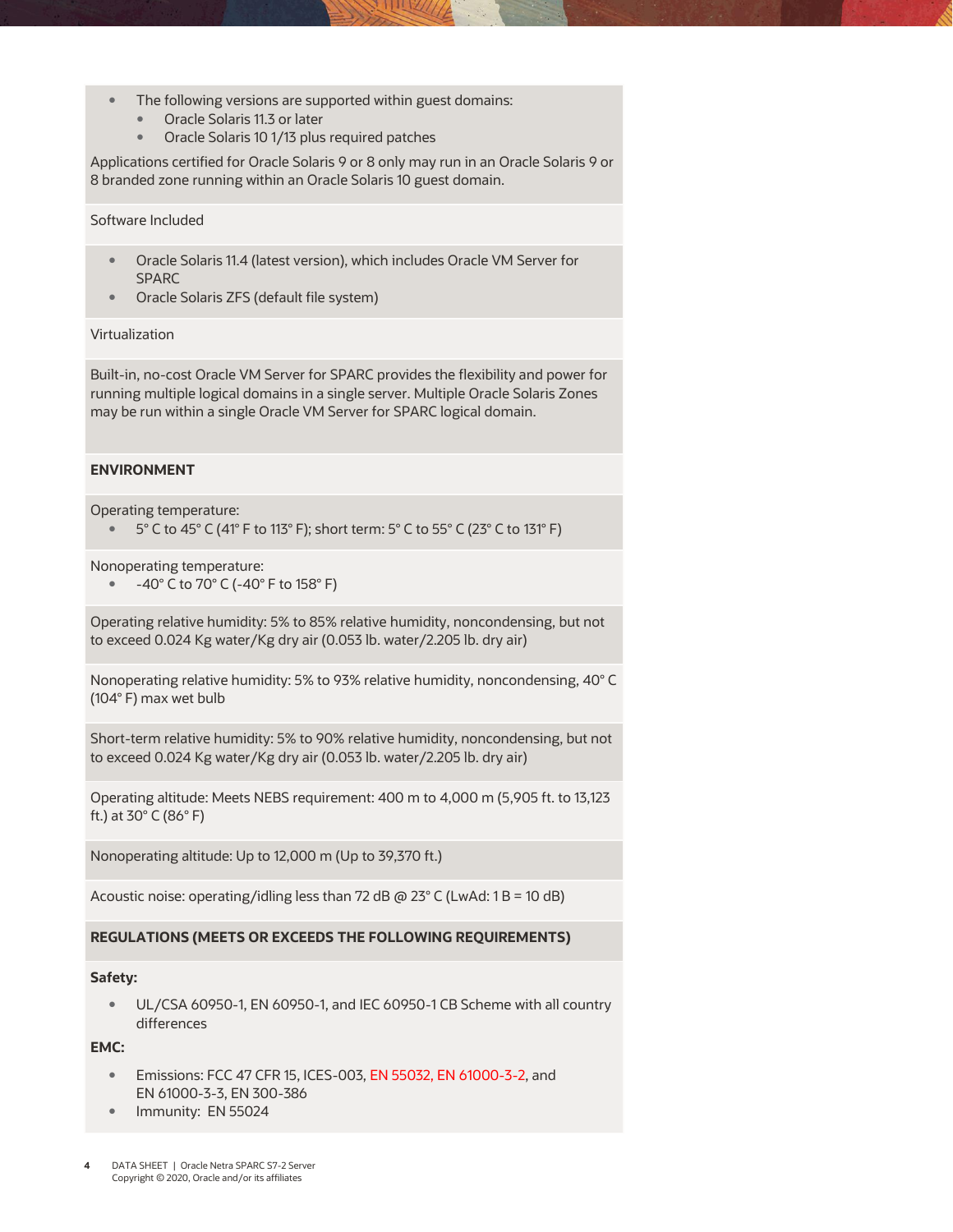#### **ETSI:**

EN 300019-2-1,2,3 Class 1.2, 2.3, 3.1E (except condensing humidity and rain)

#### **NEBS:**

NEBS level 3 certified by Telecordia

#### **Seismic:**

GR-63-CORE requirements for earthquake Zone 4

#### **Certifications:**

 North America Safety (NRTL), European Union (EU), International CB Scheme, BIS (India), BSMI (Taiwan), RCM (Australia), CCC (PRC), MSIP (Korea), VCCI (Japan), EAC (Russia)

#### **European Union directives:**

 Voltage Directive 2014/35/EU, EMC Directive 2014/30/EU, and WEEE Restriction of Hazardous Substances (RoHS) Directive 2011/65/EU, Low Directive 2012/19/EUEU

 All standards and certifications referenced are to the latest official version. For additional detail, please contact your sales representative.

Other country regulations/certifications may apply.

#### **DIMENSIONS AND WEIGHT**

- Height: 88 mm (3.46 in.); 2U
- Width: 445 mm (17.52 in.)
- Depth: 640 mm (25.2 in.) with power supplies, or 609.45 mm (24 in.) without power supplies
- Weight: approx. 21.5 kg (47 lb.) fully populated